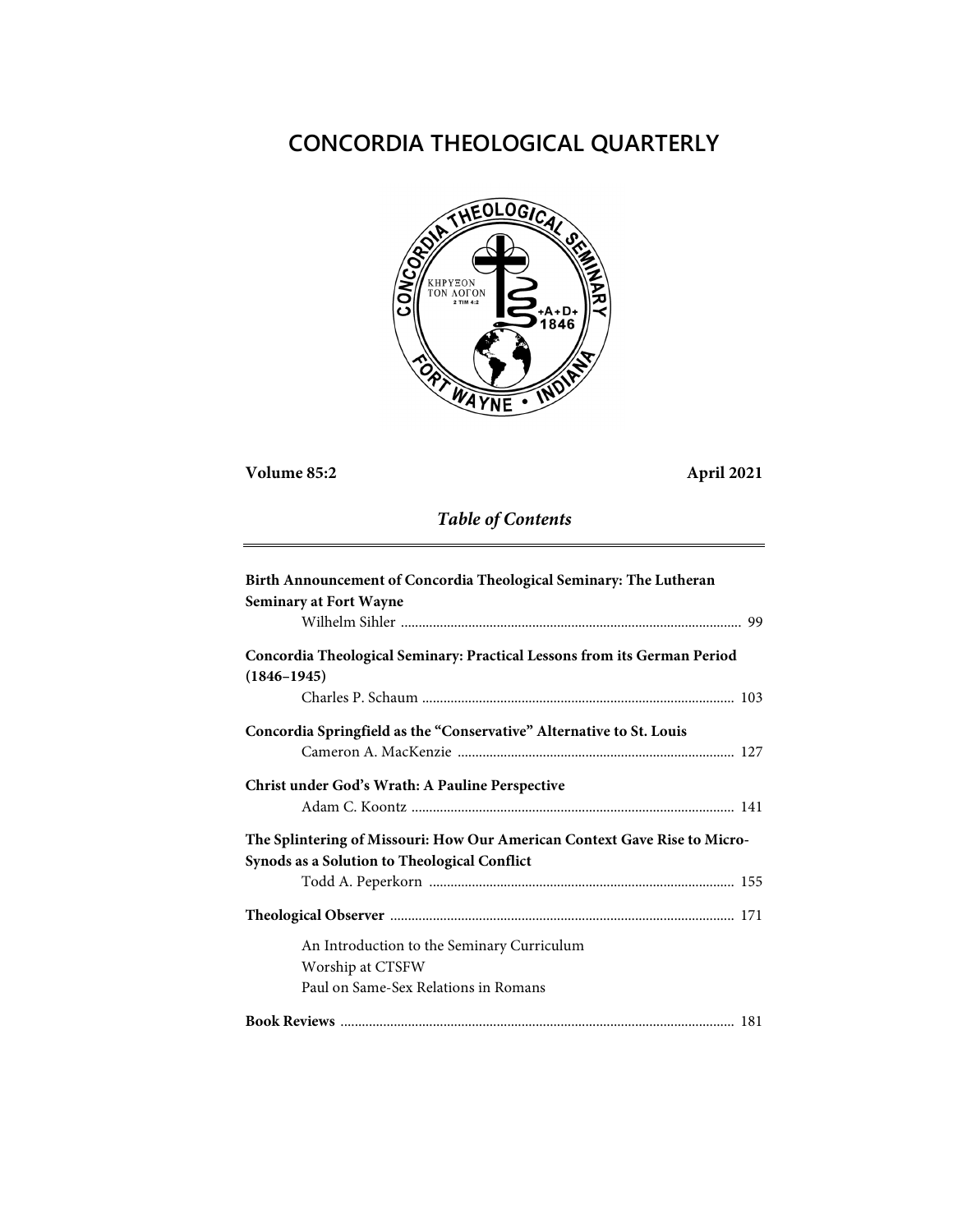## **Christ Offers His Life through the Church's Pastors to a Confused World: An Introduction to the Seminary Curriculum**

When Concordia Theological Seminary, Fort Wayne (CTSFW), introduced its new Master of Divinity curriculum in 2005–2006, we had a number of reasons for the revisions that were made in the curriculum. Given the massive changes in our culture in recent decades, we wanted to offer a curriculum for pastors that sprang from the need for pastors who embody the message they proclaim and the sacraments they offer. We were intent on building a curriculum around these pastoral acts, connecting seminary studies more to the primary service in the church for which pastors are formed. In a world that increasingly has never known or has forgotten Christ, we were convinced Christ must be known deeply from the Scriptures, confessed clearly with lips, and also seen vividly in lives of mercy and love. Through the pastoral formation at the seminary, we wanted every future pastor to know what it means to be a baptized Christian who through preaching is led into communion with our Lord at his Table.

#### **The Eternal Word**

From the beginning, God speaks and acts for all goodness. All that he has made is good. He continuously bestows good gifts upon his creatures. He promises an eternal kingdom of blessedness and righteousness to those with whom he is reconciled. Yet from the beginning of his existence, man has pursued a false imagination of the good, doubting the goodness of God and setting up for himself alternative "goods," if that were even possible.

In his persistent goodness, God does not abandon his creation, but continues to draw near with promises and actions of forgiveness and restoration. God's words were spoken first by his prophets, and his actions were recorded by them, in anticipation of the Lord himself coming to dwell among hostile men, to save them from their sins and to restore them to friendship and sonship. So God himself, in the person of his Son, entered into rebellious creation, taking on flesh and shining forth as the light of the salvation of man. By his death on the cross, he atones for the sin of the world; by his resurrection and ascension, he opens the way to eternal life for all men.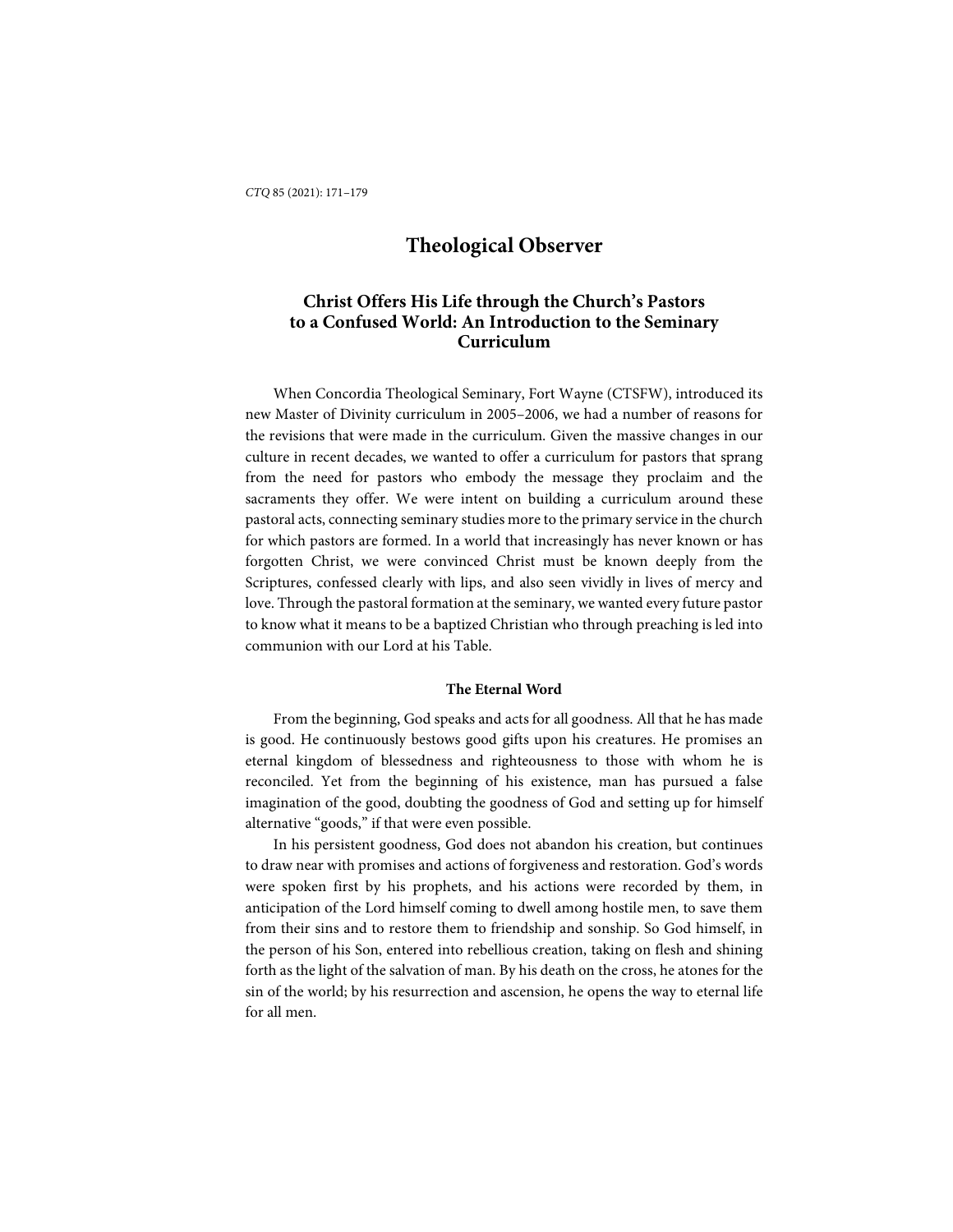Christ's own apostles, his personally chosen ambassadors, proclaimed his work, continued his teaching, and recorded both in their writings. The writings of the prophets and apostles—the Holy Scriptures—remain the pure font of truth for salvation. These Scriptures are the unchanging source of teaching for Christians. To be Lutheran means to receive these Scriptures truthfully and seriously. As such, Lutherans confess the primacy, infallibility, and summary teaching of the Scriptures in the documents of the Book of Concord. For CTSFW, as a Lutheran seminary, the Scriptures remain the sole source and norm for teaching and church life, teaching and life which are confessed also in the Book of Concord. Submitting to this faith in the eternal Word of God, Jesus Christ, CTSFW is a catholic and evangelical seminary—in the best sense of both words—holding forth this Word in the hope of the salvation of the world.

#### **The Cultural Context**

Enlivened by the timeless Word, today's pastors face the challenges of a volatile world that has turned away from God's constant promises and love. Many of these challenges would have been unthinkable even a generation ago. The breakdown of the family has coincided with the advent of postmodernism and a radical secularism. Truth is placed in quotation marks. Objective reality is thought to be unobtainable. In a deep sense, our people are at sea, unmoored from history and tradition, from family and community, and from the communal life of the church. In our cyber-age of friending and unfriending, blocking and following, we are becoming physically isolated from one another and, consequently, our own humanity.

Early modern and Enlightenment theories of individual identity have led to contemporary postmodernism's "authentic" self-actualization. Radical individual choice is regarded as the only way to actualize personal identity. Individual—often idiosyncratic and even bizarre—choice has become the axis around which personal identity revolves. Yet in the attempt to be authentic, "choice" becomes the master, an enslaving necessity that must be actualized for the sake of self-fulfillment, rather than serve true, good, and beautiful acts, which are the expression of a free mind.

From this perspective, the body as created by God is no longer definitive of our identity. The body and its parts are the incidental tools by which we seek to accomplish our inner desires and manifest our personality to the world. As such, we consider ourselves as radically autonomous individuals; yet each has become, in a way, his own sideshow. This public display of the self corresponds with personal isolation and fragmentation in the contemporary context. This peculiar dualism separates not only body from mind, but person from family, society, and even those chosen as friends.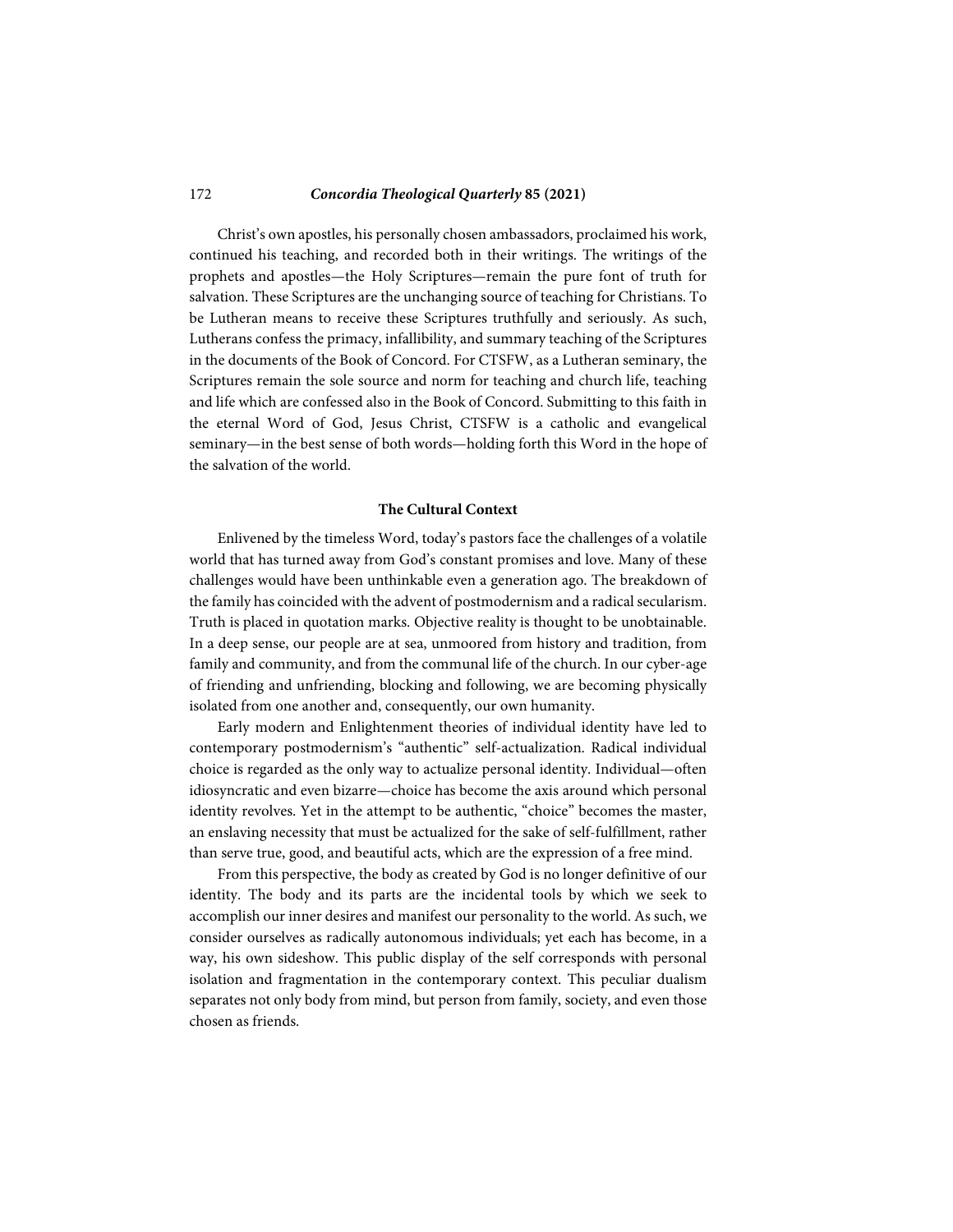We see this radical autonomy in the advent of so-called same-sex marriage and the gender revolution. A person is no longer he or she, but may be xe or zir, or even a plural singularity. This revolt against creation especially endangers the lives of the weak, the vulnerable, and the least among us. The autonomous individual is compelled to use not only his own body, but also the bodies of others for his selffulfillment. Social interaction, therefore, has become a battle of individual wills, each seeking the power to persuade, manipulate, and control those around him to fulfill his own desires in the world.

#### **Christian Identity in a Hostile World**

This cultural landscape confronts the church with profound challenges that reach beyond intellectual pursuits and rational explanations of historic teachings. These challenges extend into the very heart of the human person and his bodily life in the world. In Iraq, Christians have been martyred for bearing the name of the Nazarene. On the Libyan shores, martyrs have been beheaded for saying, "I am a Christian." In our own land, Christians face persecution and slander. More than ever, we must be willing to bear the name of Christ the crucified by confessing, "I am not ashamed of Christ and his words." The church, therefore, must be ready to cultivate a Christian identity that can withstand a worldly hostility that is directed, not merely at the intellect, but at the very body of Christians and the geographical place of the church in this world. Rather than a merely psychological identity, the church must cultivate a genealogical identity that is generated from the Father, constituted through the crucified and risen flesh of Jesus, and bound together in the fellowship of the Spirit. In this baptismal identity, we call God Father and love one another as brothers and sisters in Christ; in this eucharistic identity, we are bound to one another in the body of Christ, not merely by individual choice, but by the Holy Spirit.

#### **Integration of Theological Disciplines**

How do we form pastors for this challenging cultural context? Influenced by the academy, seminary curricula have traditionally been divided into the disciplines of Exegetical Theology, Historical Theology, Systematic Theology, and Pastoral or Practical Theology. These disciplines, while helpful, also gave the false impression that these are simply topics that can be divided and segmented into different spheres of knowledge. In order to counteract such thinking, we designed a curriculum in which these disciplines are more integrated, as they are in the life of the church. In order to accomplish this, teaching on Baptism, preaching, and the Lord's Supper is emphasized throughout the curriculum, and some integration of the disciplines is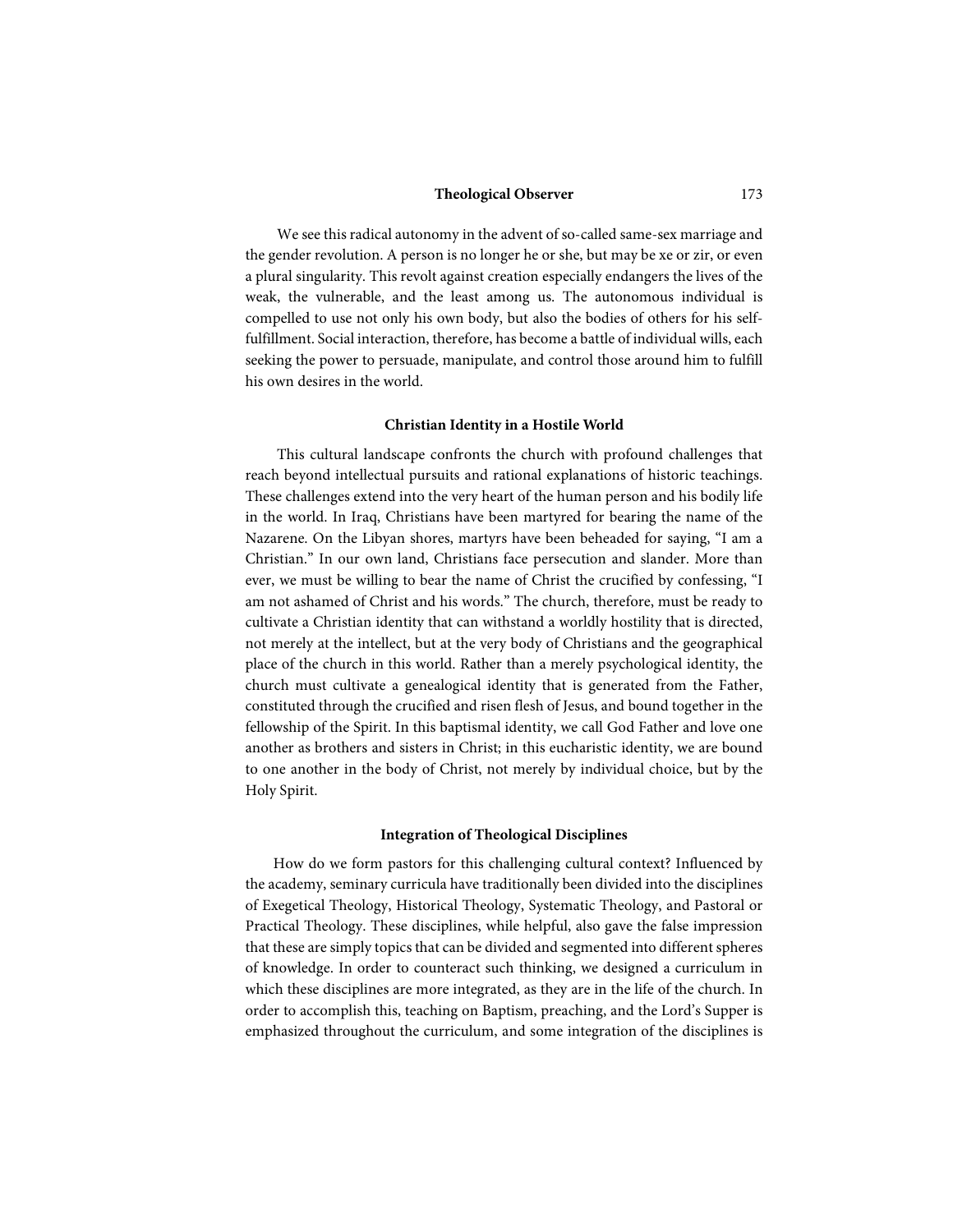included in every course. In addition, professors from each of the theological disciplines work together to teach the Theologia course series. In this way, we teach the basic pastoral acts holistically. We hoped to demonstrate and embody the mission of the seminary, which is to form pastors who teach the faithful, reach the lost, and care for all. Such courses help future pastors understand their primary work as one that flows from Christ and his church, as witnessed by the apostolic Scriptures, with real and present life application in the forgiveness of sins and regeneration into life in Christ. This emphasis on integration can also be seen in our Psalms course, which takes into account not only insights of interpreting the text, but also the pastoral and practical use of the Psalter within the church today.

In a world that is fragmented, the church must reclaim her baptismal identity, as those freed from bondage to the devil, whose sins are forgiven, and who have been given a new life and a new family within the household of our true Father. Thus, we seek to form our students in a Christian identity grounded in Holy Baptism as that which incorporates them into the body of Christ and prepares them for Holy Communion. At this table, we are forgiven, drawn into the presence of God, and united to one another in the life of God: the Father, Son, and Holy Spirit.

#### **Divine Service and Serving One Another**

The curriculum is designed to form leaders who recognize that this Christian identity, generated from the Father through the Son in the Spirit, has been handed over to them through many faithful Christians in the church throughout history. Servants of Christ are formed who love the creeds, theology, liturgy, and hymnody that have come to them as expressions of their familial identity in Christ, a sacred treasure handed down from their fathers in the faith. Accordingly, through classroom instruction, but more importantly through participation in the worship life of Kramer Chapel and local congregations, they will come to see the church's creeds and liturgies not as a chosen song or confession of one congregation, but as the family song of the one holy Christian and apostolic church. Like a shepherd, they will gently guide their flocks into the rich confessional, liturgical, and sacramental life that links them to the church of all times and places, and places upon their lips and in their ears the gospel message, in all its truth, clarity, and depth.

Part of the impetus for our curriculum was the understanding that theology is not simply a cerebral exercise, but that it is to be lived out in the congregation, community, and world. For this reason, we have a renewed focus on the central role that daily worship has in forming faithful pastors. Just as Kramer Chapel is the architectural focal point of this campus, so also daily worship is where the theology taught in the curriculum is fully integrated, delivered, and received. In addition to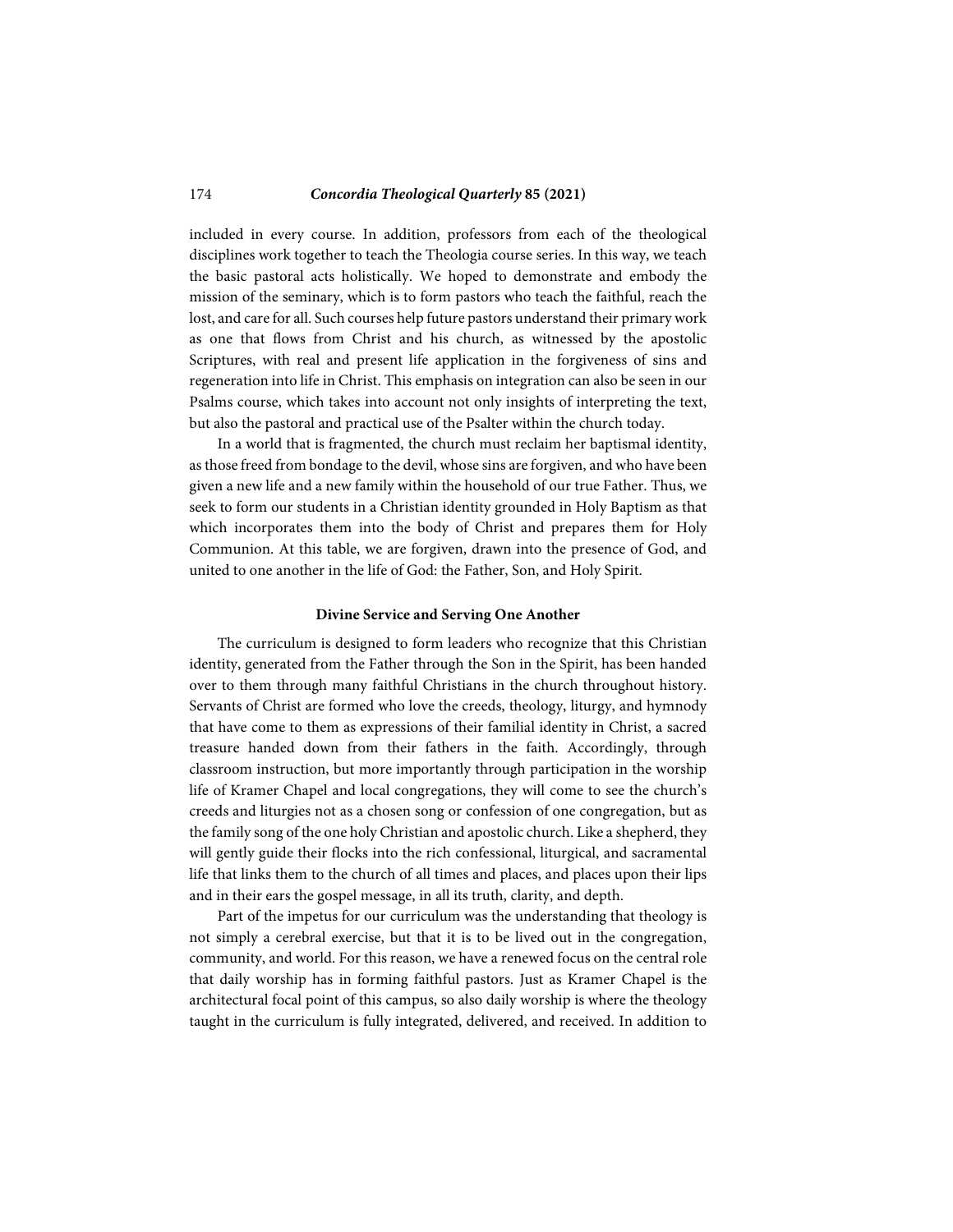this centerpiece of God serving us each day in worship, we also serve one another as students and faculty interact daily during coffee hour, meals in the dining hall, and various social gatherings. Professors serve not only as teachers in the classroom, but also as pastoral mentors for students in these settings. It is no accident that the dining hall and student commons are only a few steps from Kramer Chapel.

#### **The Reading of Primary Sources**

The other major building on our campus that is close to the chapel is our library, which underlines the need to be immersed in the great writings of the church. When we designed the curriculum, we also recognized that more than ever there is a need to concentrate on primary sources, so that our pastors are grounded in the things that matter. This means being immersed in the Scriptures as well as the church fathers, and becoming at home with the hymnal and catechism as sources of daily piety and devotion.

Our curriculum leads students back to these sources, especially to the biblical text in its original languages. In an age where the foundations of Christianity are challenged, our pastors must be able to defend and proclaim the faith as it is rooted in the scriptural narrative. The contemporary context demands that we proclaim the Scriptures as more than a quarry from which we mine intellectual truths. Rather, we seek a proclamation of the Scriptures as the genealogical narrative of our Christian identity. This proclamation recognizes that the church is attached to the Old Testament prophets and New Testament apostles like branches in the true vine. This means we proclaim the cross as the holy vine, in which we have been grafted, and Christ's body and blood as the healing fruit, from which we are generated and nourished. This also means we regard the apostles, prophets, saints, martyrs, and Lutheran reformers as familial witnesses whose testimony to the gospel of Christ we seek to imitate, whether in life or in death.

This begins with our courses on the four Gospels, where our students are immersed in the life and words of Christ himself. This Christ-centered emphasis carries into the Greek Readings courses, which understand Christ's life and words as the source of our identity, preaching, and teaching. Students take Greek Readings during their first two years in a small group of six students and one professor, studying the gospel reading for the upcoming Sunday. These classes are very practical because they integrate careful study of the Greek text of the Gospels with faithful interpretation and preaching. The small size of these classes encourages spiritual mentoring and prepares students to engage in the primary pastoral act of preaching. This focus on primary sources continues in the study of the Lutheran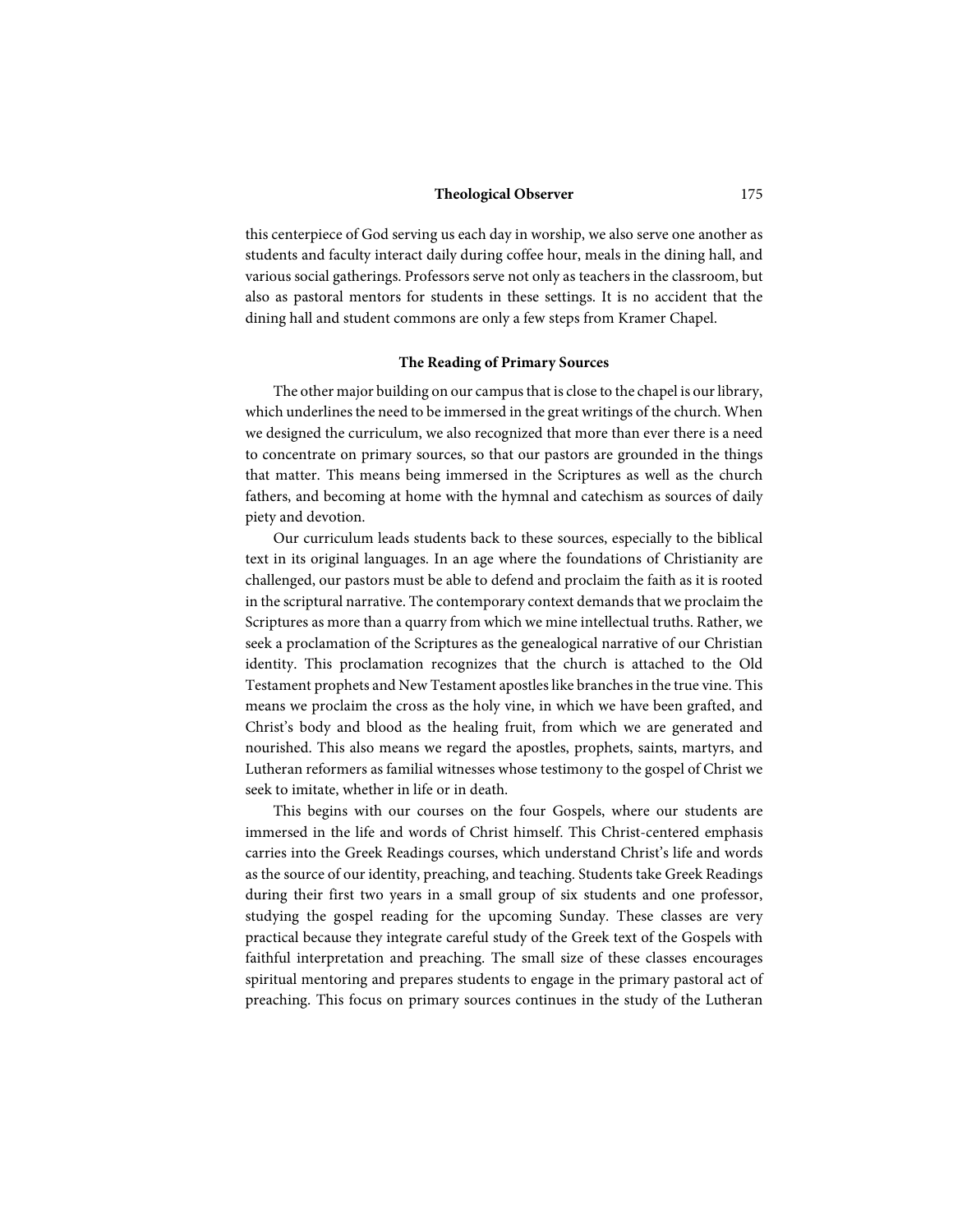Confessions as well as in the writings of Luther in order to form a clear Lutheran Christian identity in future pastors.

#### **Public Witnesses Active in Mission**

We have also recognized the need for our pastors to be public representatives of the faith, so we have emphasized the need for our students to be engaged, not simply as auditors, but as those who speak, present, and defend Christian teaching. This emphasis on verbal interaction and public speaking has become part of our curriculum design and course pedagogy. We prepare pastors who will speak faithfully from the pulpit, but also in the community and public square. We prepare deaconesses and church leaders who will embody the mercy of Christ, willing to sacrifice their lives for the sake of Christ and the least of his brethren. We intend that our students will engender in their people a willingness to bear the name of Christ in the midst of opposition, and even persecution. A goal of the curriculum, therefore, is to form living witnesses to Christ, who calls us to be both light and salt in a world that has grown dark.

This means that we are preparing pastors and deaconesses to be evangelical in the best sense of the term, namely, focused on the mission of sharing the gospel of Jesus Christ in every context. This is developed through many contextual ministry experiences: from assisting a pastor in a local Fort Wayne congregation, to hospital and care home experiences, to short-term immersion or summer-long experiences in urban, rural, or international missions, to yearlong internships and vicarages. These contextual learning experiences help form students to be public witnesses active in mission, both nationally and globally.

#### **Conclusion**

Learning from Christ the Good Physician as narrated in the four Gospels and considering the theology and practice of those who came before us, servants of Christ are being formed who will be caretakers of the soul. They are ready to contend against "the principalities, the powers, and the rulers of this present darkness" (Eph  $6:12$  $6:12$  $6:12$ ),<sup>1</sup> willing to bear the burdens of others, and able to bring balm and healing to those wounded by the world. Servants of Christ are formed who not only know the teachings of the Scriptures intellectually, but also are prepared to live holy lives wholly given to the service of Christ. We intend them to be true branches. At one end, they are branches rooted in the vine of Christ with a Christian identity generated out of the Father through the Son in the Spirit. At the other end, they are

<span id="page-6-0"></span>-

<sup>&</sup>lt;sup>1</sup> All Scripture quotations are the authors' translation.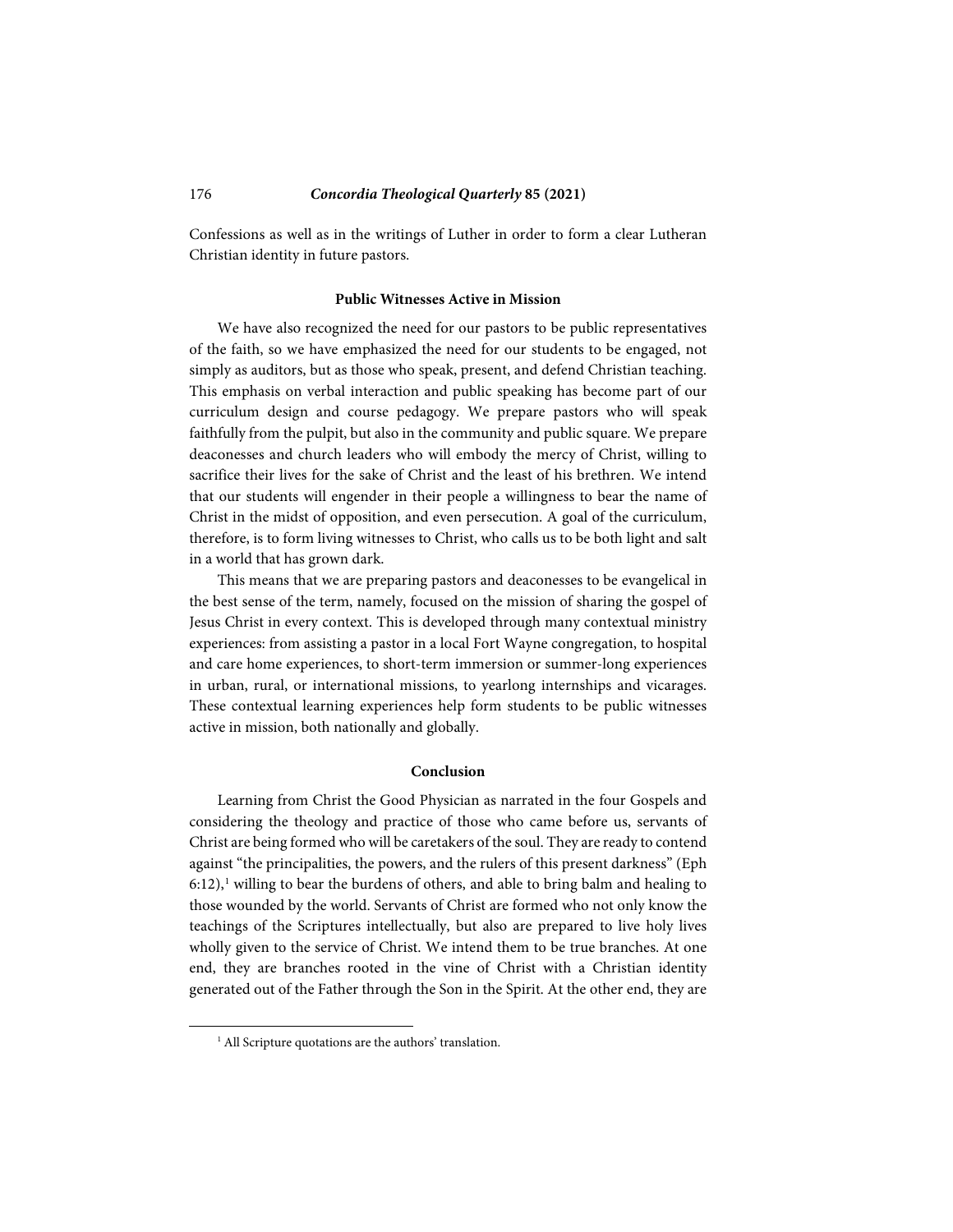branches increasing, multiplying, and bearing the divine fruit of love, joy, peace, patience, kindness, and all the other fruits of the Spirit according to his gracious favor.

Adopted by the CTSFW Faculty (October 30, 2017)

### **Worship at CTSFW**

When visitors step foot on our award-winning campus, we like to point out the obvious by saying that Kramer Chapel is the architectural focal point. It cannot be otherwise, with those sharply angled diamond bricks turned vertically, allowing the chapel, sitting there at the edge of the upper plaza, to dominate the skyline no matter where one stands on the campus.

When Concordia Theological Seminary moved from Springfield, Illinois, to Fort Wayne in 1976, the physical prominence of the chapel, coupled with its generous acoustic and magnificent organ, made it plain to Daniel Reuning, the Dean of the Chapel, that the seminary would have to "up" its game, so to speak. During its first year on campus, however, the seminary shared the chapel with the Senior College as its last class of seniors finished their degrees. Leadership of the daily service alternated between the two institutions. Musical forces were also shared; a mixed choir sang under the direction of Dean Reuning, while the men's choir was led by Herbert Nuechterlein of the Senior College.

After the year of shared duties, the seminary assumed full responsibility of the chapel and of all its programs in the fall of 1977. To meet the burgeoning need, Richard Resch was brought on as a part-time Director of Chapel Music in order to assist Dean Reuning. The mixed choir evolved from presenting sacred music concerts, as had been the custom in Springfield, into several choral Vespers services each year. (Within several years, the seminary formed a second mixed choir.) For the Confessions Symposium in January 1978, a quartet of male voices was formed to sing during a choral Vespers. This group was expanded to eight singers the following fall and given the name Kantorei. Already in January 1979, the Kantorei made its first Epiphany tour. Eventually this choir would expand to twelve, and then sixteen, men.

Perhaps the most significant change that occurred at the time of the move from Springfield to Fort Wayne was the support that President Robert Preus gave to the Dean of Chapel to function as a true dean. Prior to the move, each day's chapel service was typically chosen by the preacher assigned to that day. More often than not, the service followed a simple pattern of invocation, hymn, reading, sermon, prayer, and benediction. Not only were the traditional morning offices not prayed regularly, but each preacher's selection of the hymn meant that there was no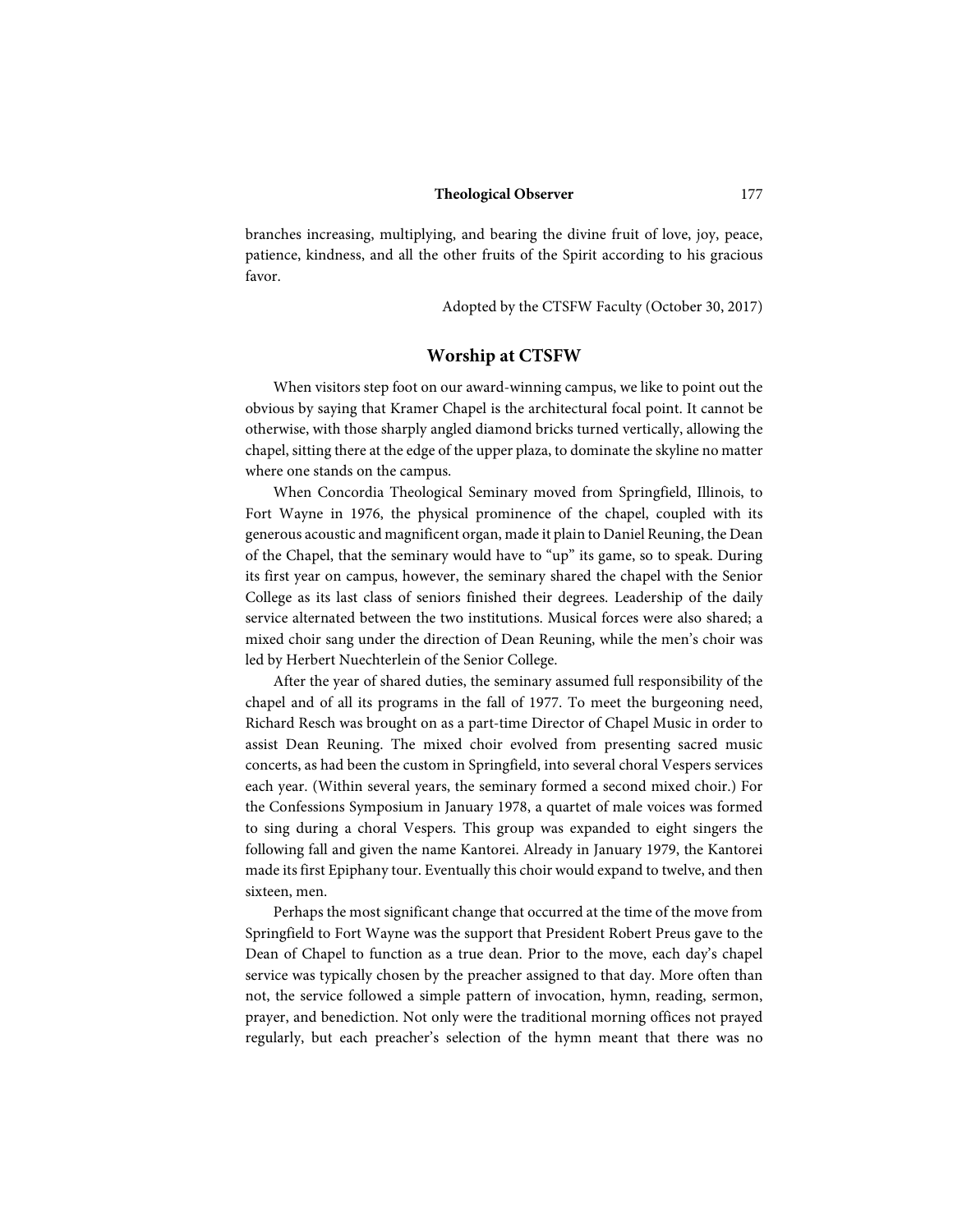consistent means by which future pastors could learn the church's song. With the president's support, the dean developed a regularly recurring pattern that utilized the major prayer offices. Through the intentional choice of hymns, the students were introduced to the great hymns of the Lutheran tradition. Very quickly, the place of daily chapel in the life of the seminary community grew in importance to match the physical presence of Kramer Chapel.

The continued maturation of the centrality of chapel life moved forward when Richard Resch was ordained and called as the seminary's kantor at the end of 1988 and then made a member of the faculty at the beginning of Dean Wenthe's tenure as president. In 2002, another milestone was reached when a second full-time kantor position was filled by Kevin Hildebrand—an unheard-of staffing of church musicians at a Lutheran seminary in North America, both then and now. This strong commitment for excellence was renewed a decade later at the time of Richard Resch's retirement by the calling of Matthew Machemer as the seminary's second kantor.

When the seminary curriculum underwent a significant revision in the early 2000s, the chapel and all that it represents figured prominently in that revision. Focused around the primary pastoral acts of preaching, Baptism, and the Lord's Supper, the curriculum recognized that the chief work of a pastor—the one called to deliver the Lord's gifts through his mandated means—is not only taught in the classroom but, just as significantly, modeled day after day in the chapel. In the past few years, the faculty has revisited the curriculum in order to make minor refinements. As part of that work, a conceptual statement concerning the curriculum was developed, which stated: "Just as Kramer Chapel is the architectural focal point of this campus, so also daily worship is where the theology taught in the curriculum is fully integrated, delivered, and received."[1](#page-8-0)

Since its publication in 2006, *Lutheran Service Book* has figured prominently in the seminary's worship life. A regular schedule of the prayer offices is utilized on a weekly basis, with a total of fifteen weekly services conducted during the regular academic year. Even as the students' life is nurtured and strengthened through the structured ordering of services, so are they given the opportunity to experience the fullness of the church's heritage in services and hymnody that our fathers and mothers in the faith have preserved and bequeathed to us.

Early in his career, J. S. Bach proposed to the city officials in Mühlhausen his plan for "well-regulated church music." Here in Kramer Chapel, that goal has been met, not only in regard to the music of the church, which is rich and varied in the

<span id="page-8-0"></span>-

 $1$  See above, p. 174.